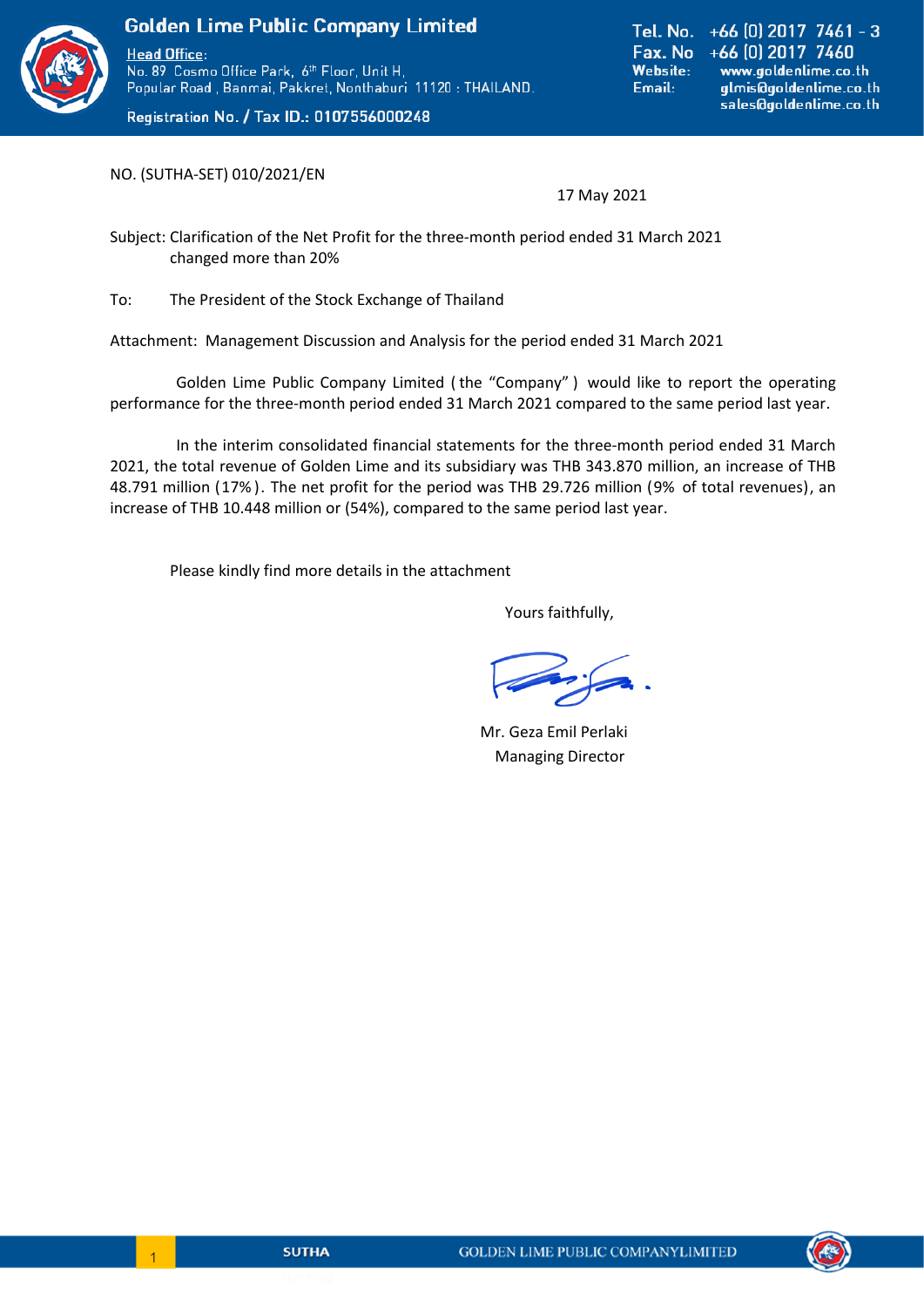

Golden Lime Public Company Limited

# **MANAGEMENT DISCUSSION AND ANALYSIS**

For period ended 31 March 2021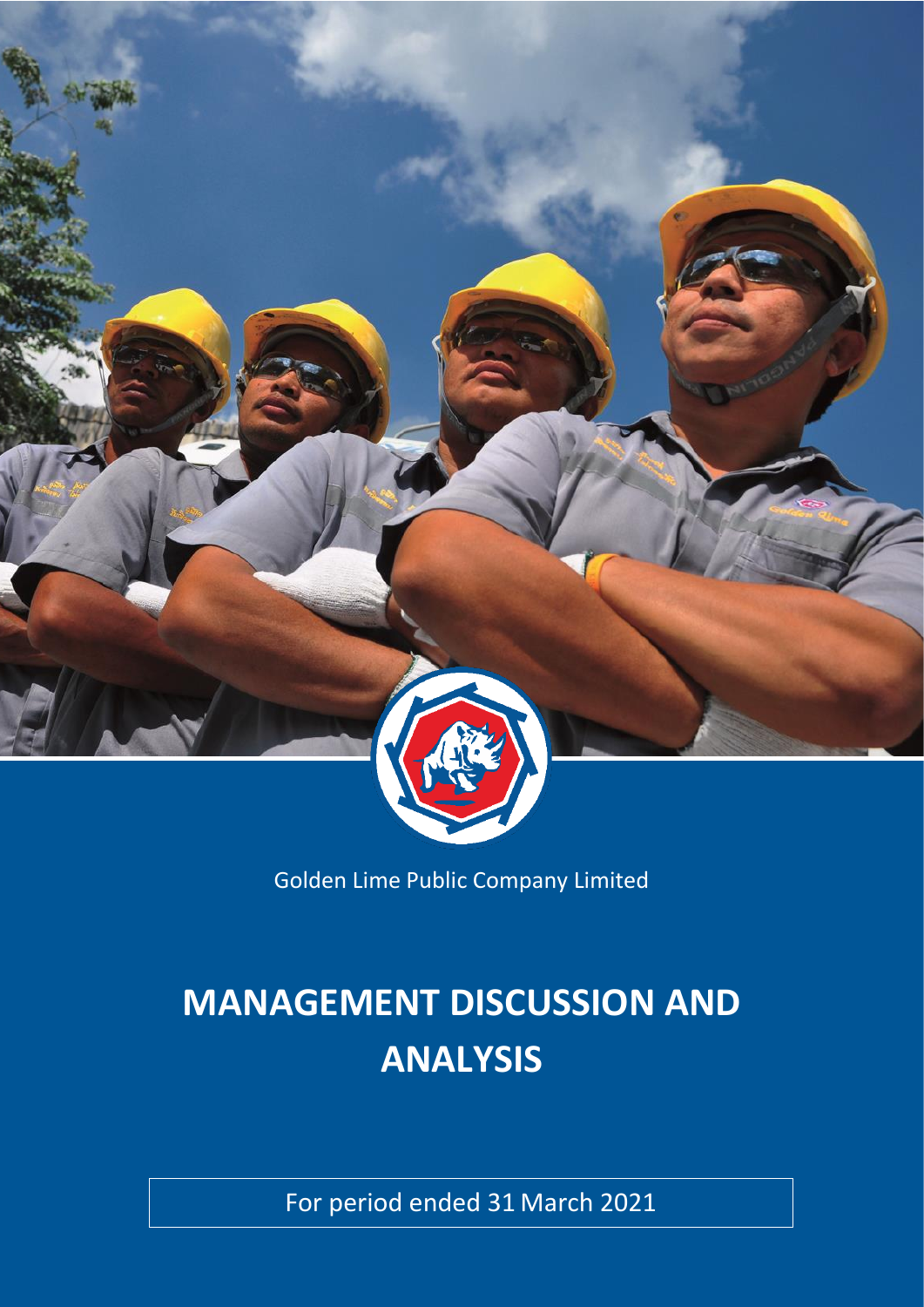# **1.Highlights**

- Health and safety: There were **four lost time injuries**in Q1 2021
- Sales revenue (consolidated): **343mTHB in Q1 2021** compared to 294mTHB in Q1 2020 an increase of 16%
- EBITDA (consolidated): **79mTHB in Q1 2021** compared to 58mTHB in Q1 2020 an increase of 37%
- Net income (consolidated): **30mTHB in Q1 2021** compared to 19mTHB in FY2020 an increase of 54%



Commenting Mr. Geza Perlaki, Golden Lime Managing Director said:

Golden Lime along with its fully consolidated subsidiaries Golden Lime Engineering (GLE) and Thai Marble Corporation (TMC) had a good start into 2021, a year that is expected to be the transition from the Covid-19 influenced 2020 into a post pandemic 2022, full of challenges, rapid and often unpredictable changes in the economic environment both within Thailand and in the global economy. The impact of the pandemic on Golden Lime is not major, and not direct, but definitely can be felt in the performance of certain segments (primarily construction and exports).

The core BURNT PRODUCT markets experienced in Q1 2021 the continuation of the trends of the previous quarters: demand from steel, chemical, and paper segments was robust, the construction related segments as well as the export underperformed primarily due to the impact of Covid on the residential construction activity in Thailand, and the global market disturbance in the international container shipping, while sugar season of 2020/2021 was another exceptionally low one (in comparison to last 5 year much higher 2015-2019 seasons, similar to the previous one in 2019/2020) resulting that both volumes and revenue from the core markets was still under pressure. DOLIME as new product, launched in 2019, established now on the market, continued to meet healthy demand, proving that the market appreciated the high value addition to customer's processes.

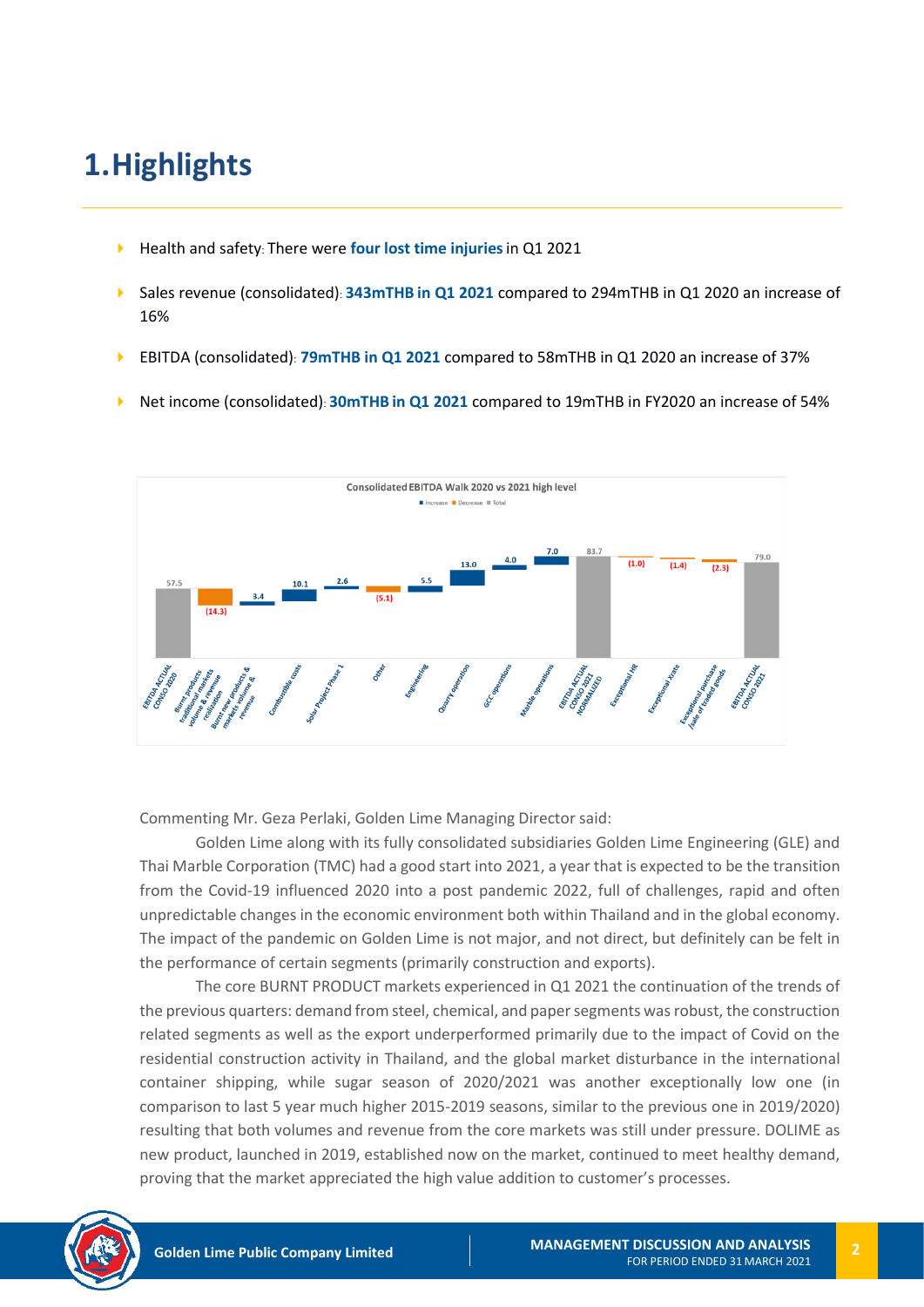The SOLAR (I) project, that started regular operation in September 2020, had its best quarter ever in Q1 2021, continued to contribute significantly to the cost reduction efforts, resulting that further SOLAR (II) project is in the planning now with realization expected late this year and early next year.

The limestone quarry operations of TMC performed as expected, however the aggregate sales experience the same construction slump related setback, that we see also on the burnt and marble markets. The TMC ground calcium carbonate (GCC) sales represented also an important result contribution to consolidated result, meeting expectations. TMC is complementing in the low and midmarket segment the GCC offering of Golden Lime in the high value-added markets. The TMC MARBLE contribution was also important, but feels also the headwinds of the construction market, while having its own marble quarry within the country represents a clear advantage vs fully import based competitors, resulting in a safe and cost competitive supply of raw blocks.

The GL production NETWORK RATIONALIZATION project, launched in Q2 2020, came to a conclusion in Q1 2021, and will contribute to the fix production cost reduction program significantly in the future. The ENGINEERING revenues and margin realization of GLE on external markets were also an important contributor to revenue and results in Q1, and we expect the same to be the case in all 2021.

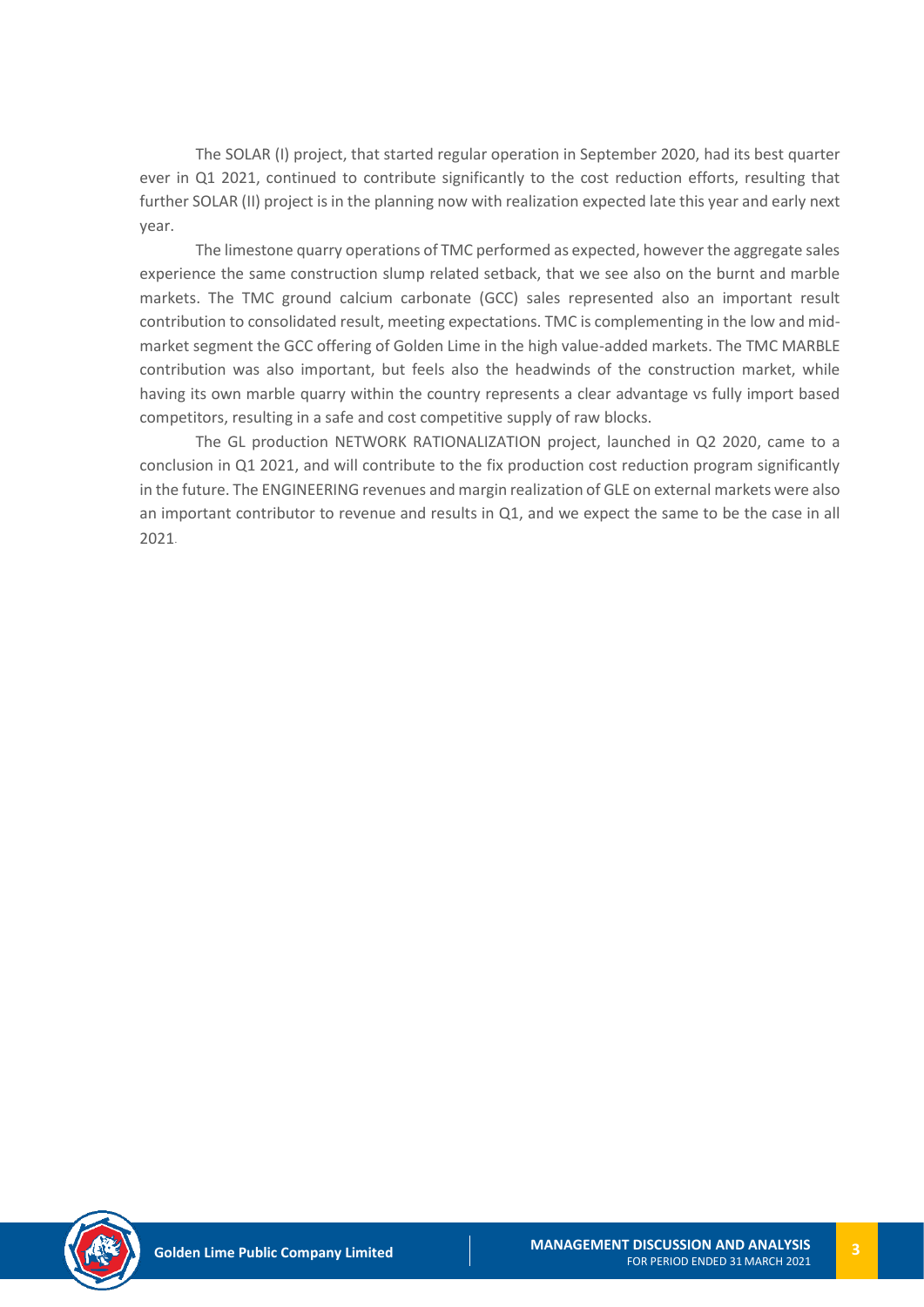## **2.Outlook**

The global economy is on a clear recovery path from the 2020 Covid-19 pandemic shock, and this recovery will continue in 2021 and 2022. Due to Thailand's special status as a tourist hub, the recovery will be likely to stretch well into 2022, after the setbacks of the 2nd and 3rd wave late 2020 and in 2021 recent months, with steady improvement, but the domestic economy will not be beck to its full potential until after full reopening of the borders and the return of international tourism that is expected only at some point next year only. This will continue to affect the Thai GDP, that after a 2020 GDP – 6.5%, will see this year an expansion of +2-3% only as per recent estimates, so return to pre-endemic output is only expected in 2022. We forecast the overall burnt and crude product demand to be thus either flat or only slight increase this year 2021, while an expansion in 2022.

This year we plan further NEW PRODUCT introductions, with objective to expand the overall market, and NEW APPLICATION SOLUTIONS that bring further value to customers via innovation. The COMBUSTIBLE COST is along with the global commodity price increase, on the rise, and much less predictable than in previous years, still be expected the costs of GL to be reasonably under control via multiple options and fuels being used now vs the past single fuel regime. The EXPORT performance will be further influenced by a (despite all the foes of the economy) strong THB, and the recent turmoil on the container freight market. With the successful startup of the SOLAR(I) project further expansion SOLAR(II) is considered for this year, with startup in 2022. The performance of TMC is expected to be solid in the quarrying and GCC segments, but MARBLE and AGGREGATE sales will continue to be under the influence of a weak construction market.

Overall compared to 2020, the 2021 performance is expected to be positively influenced by an overall slightly improving burnt product market, new product and application introductions resulting in a more diverse product portfolio, the solar projects, the addition of TMC, and the continuation of the strict cost cutting and cost control measures, while facing headwinds from the Covid and tourism related construction market slump, and diverse barriers on the export markets, overall the positives outweighing the negatives.

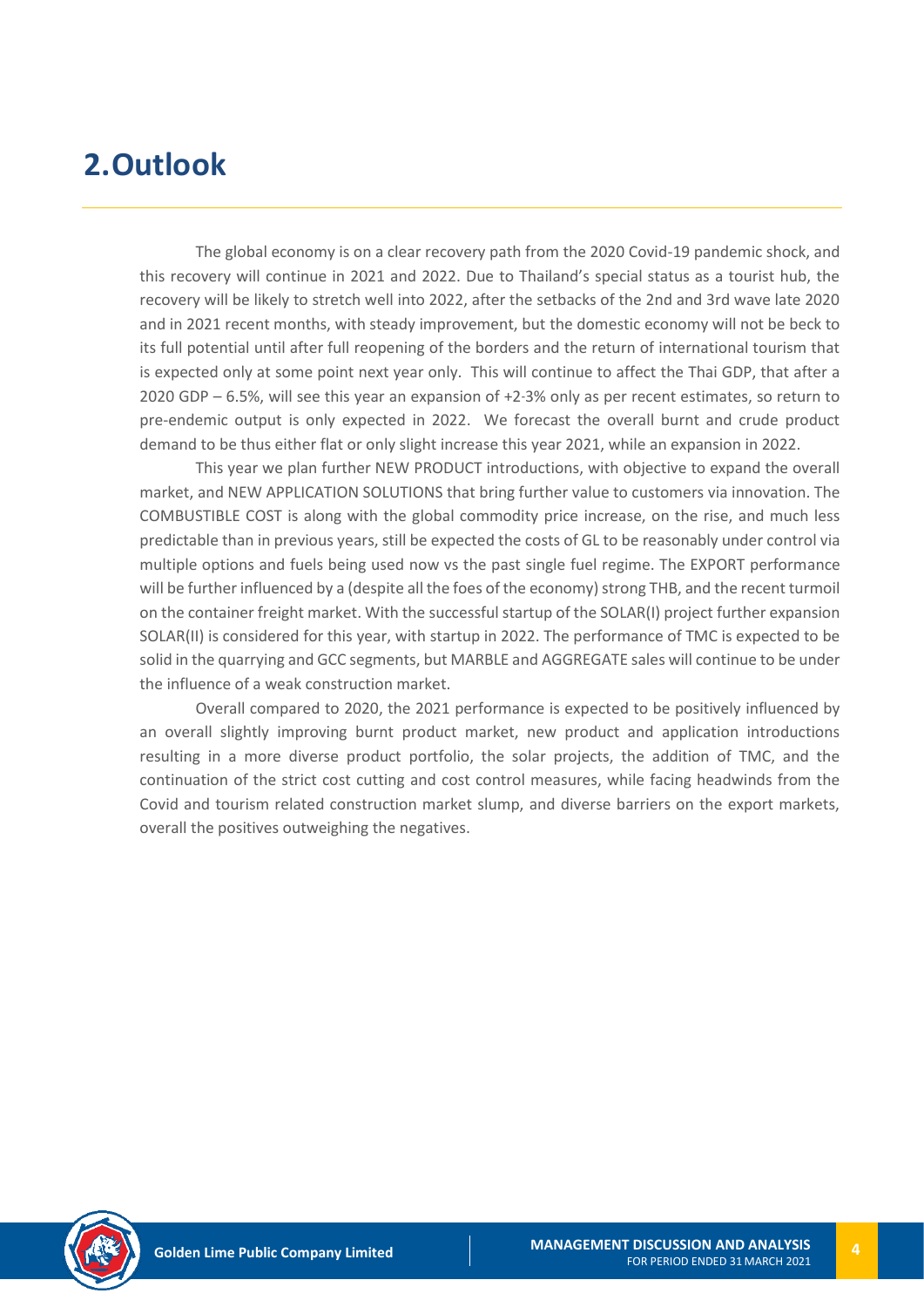# **3.Financial highlights (based on Thai FRS)**

| Q1 2021 Income Statement Summary as of 31 March 2021 compared to Q1 2020: |         |         |         |                    |                    |
|---------------------------------------------------------------------------|---------|---------|---------|--------------------|--------------------|
|                                                                           |         | O1 2020 |         | <b>YoY</b> change  | YoY % change       |
|                                                                           | Q1 2021 |         | Q1 2019 | Q1 2021 vs Q1 2020 | Q1 2021 vs Q1 2020 |
| Unit: Million Thai Baht (THB)                                             |         |         |         |                    |                    |
| Sales and service income                                                  | 342.64  | 294.28  | 296.06  | 48.36              | 16%                |
| Other income                                                              | 1.23    | 0.81    | 0.70    | 0.42               | 52%                |
| <b>Total revenues</b>                                                     | 343.87  | 295.09  | 296.76  | 48.78              | 17%                |
| Cost of sales and services                                                | 240.42  | 208.12  | 213.83  | 32.30              | 16%                |
| <b>Gross profit</b>                                                       | 102.22  | 86.16   | 82.23   | 16.06              | 19%                |
| Gross profit margin                                                       | 30%     | 29%     | 28%     |                    |                    |
| SG&A                                                                      | 62.60   | 58.00   | 52.09   | 4.60               | 8%                 |
| <b>EBITDA</b>                                                             | 78.99   | 57.50   | 60.28   | 21.49              | 37%                |
| <b>EBITDA</b> margin                                                      | 23%     | 19%     | 20%     |                    |                    |
| Depreciation and amortization                                             | 38.14   | 28.53   | 29.44   | 9.61               | 34%                |
| <b>EBIT</b>                                                               | 40.85   | 28.97   | 30.84   | 11.88              | 41%                |
| Finance cost                                                              | $-8.93$ | $-5.33$ | $-5.87$ | 3.60               | 68%                |
| Income tax expenses                                                       | $-2.19$ | $-4.36$ | $-6.68$ | $-2.17$            | $-50%$             |
| Net income for period                                                     | 29.73   | 19.28   | 18.29   | 10.45              | 54%                |
| Earnings per share (THB)                                                  | 0.10    | 0.06    | 0.06    | 0.03               | 54%                |

### **3.1. Analysis of 2021 in comparison with 2020 results**

**Revenue from sales and services** in Q1 2021 was higher from Q1 2020 mainly from the TMC revenue has included, while there was no TMC addition last year. In addition, the engineering business by Golden Lime Engineering has gradually recognized the revenue from the kiln project in Indonesia as planned, and we expect to recognize the rest by this year. There was a slight decrease in burnt core business mainly from an ultra-weak sugar this year however, this has compensated by the strong steel, chemical and paper market segment.

On the **costs**side stone variable cost were largely in line with expectations, together with the acquired of TMC quarry which has good quality limestone material, will be utilized, and benefit overall consolidated results. Combustible cost has been reduced significantly compared to last year together with electricity costs started to be revenue and expect to recognize the rest by next year. reduced as we have started to generate electricity from our owned solar farm.

The consequence of both revenue and costs side mentioned above**, the Gross profit** (Sales and service income – Cost of sales and services) in Q1 2021 was improved from the same period last year, Gross profit margin for Q1 2021 has increased by 1% from Q1 2020.

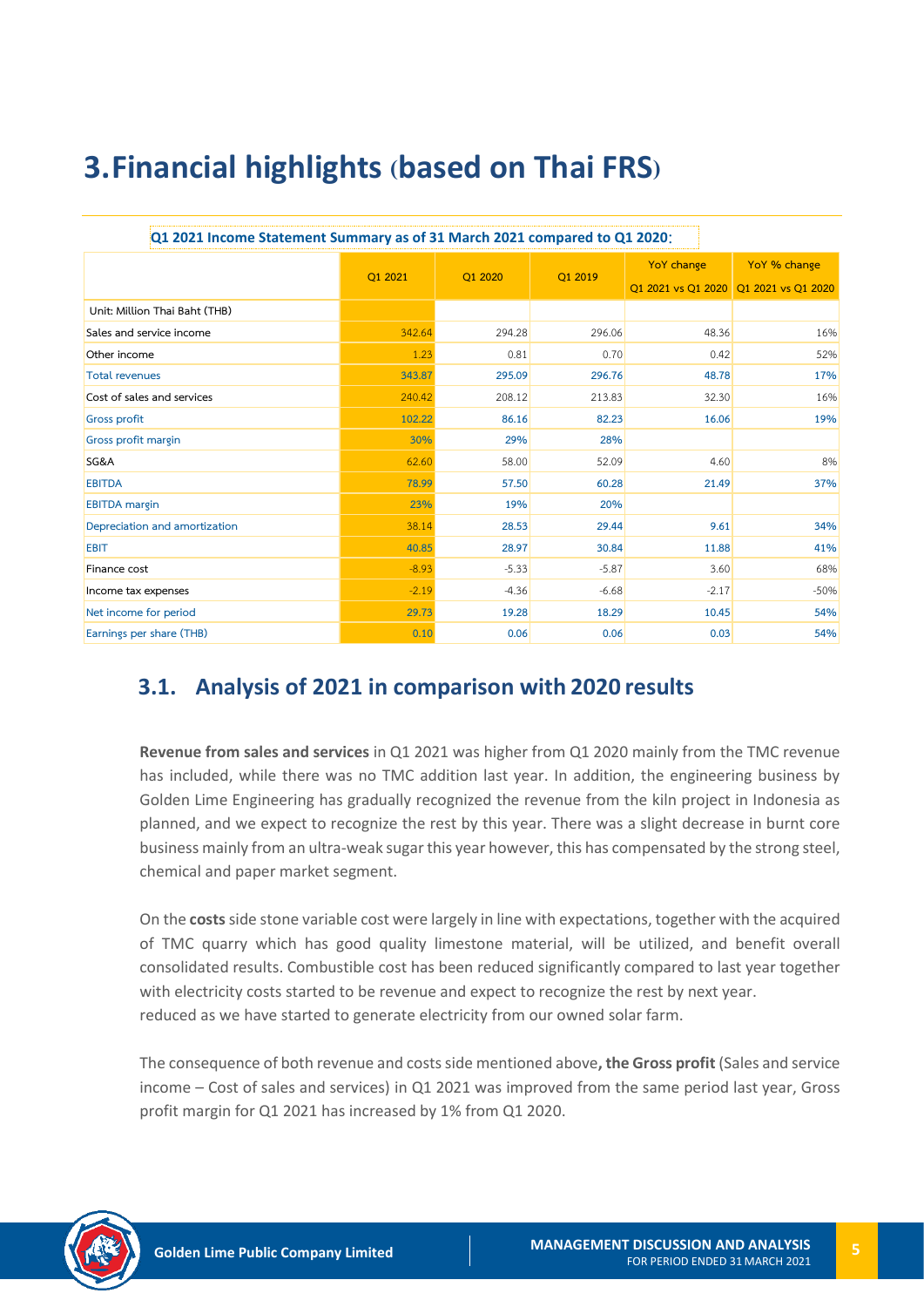**SG&A** in Q1 2021 was higher than the same period in 2020 due to the TMC addition, while there was decreasing trend in the Company fixed cost arose from our implementation of Network Rationalization project last year which is the long-term cost saving that will be benefit to the Company for the future. Moreover, the general fixed expense has been decreased due to Covid-19 restrictions on travel and mitigation plans in place for fixed cost savings in all departments.

**EBITDA** (Earnings before tax, depreciation, and amortization) in Q1 2021 increased from the same period last year as TMC results was added this year. Moreover, burnt core business results has increasing trend due to the improvement in cost of good sold. The engineering business has not shown significantly positive impact on Indonesia project; however, we expect the positive contributor to happen within 2021.

**Depreciation** Q1 2021 was higher from the same period last year as there were the revaluation of fixed asset and intangible asset from business acquisition and the assets depreciation of TMC figures were included.

**Income tax** expense in 2021 has decreased compared to the same period last year even the earnings before tax (EBT) was higher as there was Board on Investment (BOI) tax benefit from Solar farm project

**Net income** in 2021 was up compared to the same period last year

### **3.2. Assets, Liabilities & Shareholders' Equity**

**Current assets and non-current assets:** have increased mainly from fuel purchasing

**Current liabilities and non-current liabilities:** the short-term borrowing facility from financial institutions increased as the company borrowed for fuel purchasing.

**Shareholder equity:** has increased due to higher net results in 2021

### **Financial Position Summary as of 31 March 2021 compared to 31 December 2020:**

| Unit: Million Thai Baht (THB)              | 31st Mar 2021 | 31st Dec 2020 | 31st Dec 2019 | YoY change<br>2021 vs 2020 | YoY % change<br>2021 vs 2020 |
|--------------------------------------------|---------------|---------------|---------------|----------------------------|------------------------------|
| Total current assets                       | 801.33        | 728.35        | 439.78        | 72.98                      | 10%                          |
| Total non-current assets                   | 1,474.02      | 1,487.94      | 901.66        | $-13.92$                   | $-1%$                        |
| Total assets                               | 2,275.35      | 2,216.29      | 1,341.44      | 59.06                      | 3%                           |
| Total current liabilities                  | 841.28        | 795.55        | 632.37        | 45.73                      | 6%                           |
| Total non-current liabilities              | 793.90        | 810.29        | 221.78        | $-16.39$                   | $-2%$                        |
| Total liabilities                          | 1,635.18      | 1,605.84      | 854.15        | 29.34                      | 2%                           |
| Total shareholders equity                  | 640.17        | 610.45        | 487.29        | 29.72                      | 5%                           |
| Total liabilities plus shareholders equity | 2,275.35      | 2,216.29      | 1,341.44      | 59.06                      | 3%                           |